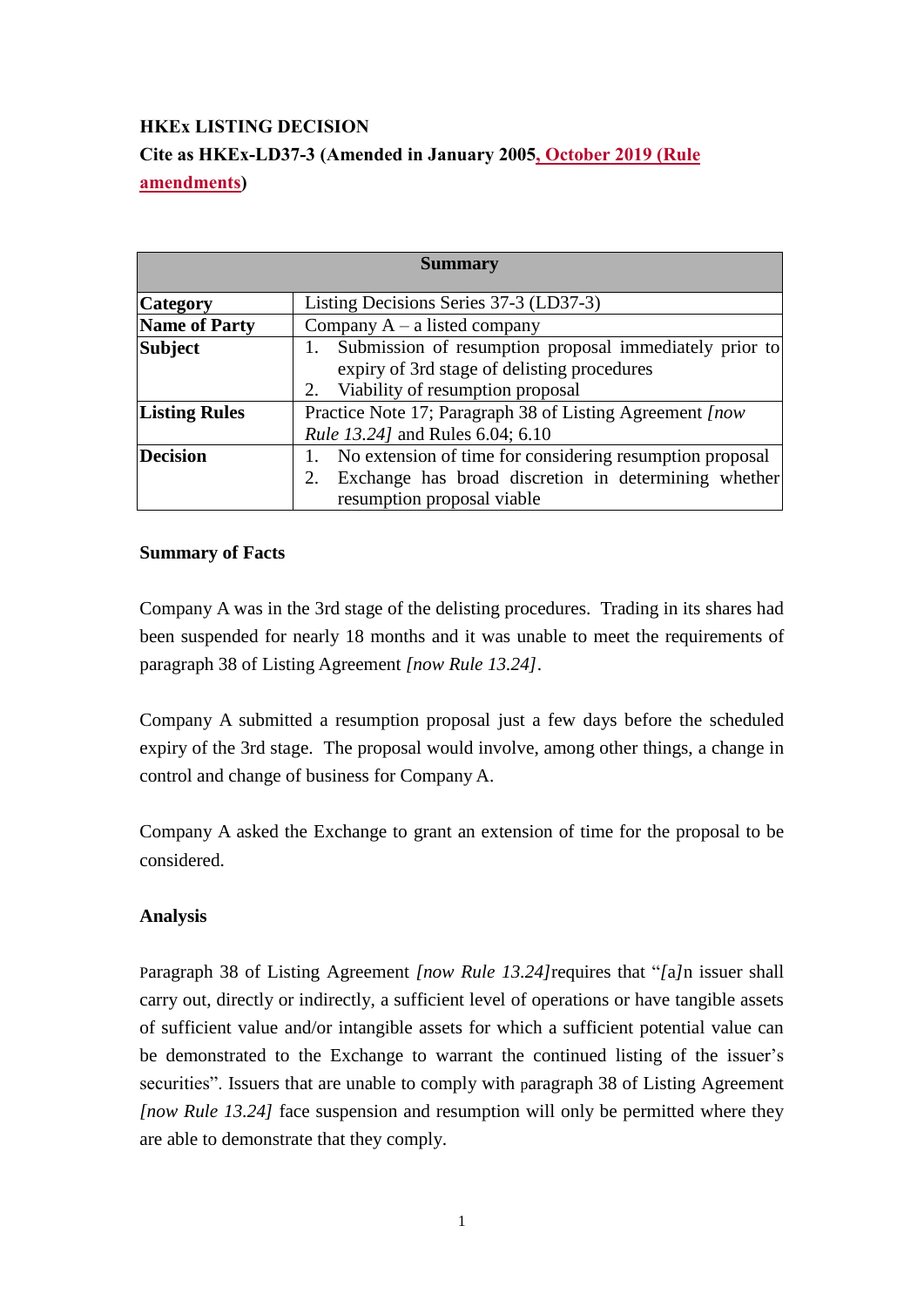Rule 6.04 of the Listing Rules provides that "the continuation of a suspension for a prolonged period without the issuer taking adequate action to obtain restoration of listing may lead to the Exchange cancelling the listing." Practice Note 17 of the Listing Rules clarifies the procedures the Exchange will adopt in allowing such issuers to present resumption proposals or, where no such proposals are received, the procedures that will be taken to cancel the listing of an issuer's securities. Essentially, it provides a 4-stage procedure as follows:

- For the initial period of 6 months following the suspension, the Exchange will monitor developments.
- The 2nd stage involves the Exchange writing to the issuer drawing attention to its continued failure to meet paragraph 38 of Listing Agreement *[now Rule 13.24]* and advising that the issuer is required to submit resumption proposals within the next 6 months. At the end of the 6-month period, the Exchange will determine whether to proceed to the 3rd stage.
- Where the Exchange determines to proceed to the 3rd stage, it will publish an announcement naming the issuer, indicating that it does not have sufficient assets or operations for listing and imposing a deadline (generally 6 months) for the submission of resumption proposals.
- At the end of the 3rd stage, where no viable proposals have been received for resumption, the listing will be cancelled.

The Exchange requires sufficient time to vet a resumption proposal and determine whether it is viable. For this purpose, resumption proposals should be submitted at least 10 business days before the expiry of the 3rd stage. No extensions of the 3rd stage will be granted unless a proposal has been submitted before the 10-day deadline and the proposal is considered a viable one.

In determining whether a resumption proposal is viable, the Exchange will principally assess whether the issuer, upon implementation of the proposal, will be able to meet the requirements of paragraph 38 of Listing Agreement *[now Rule 13.24]*. The Exchange has a broad discretion in respect of fulfilment of these requirements, particularly where the resumption proposal involves a substantial change in the nature of the issuer's business or assets.